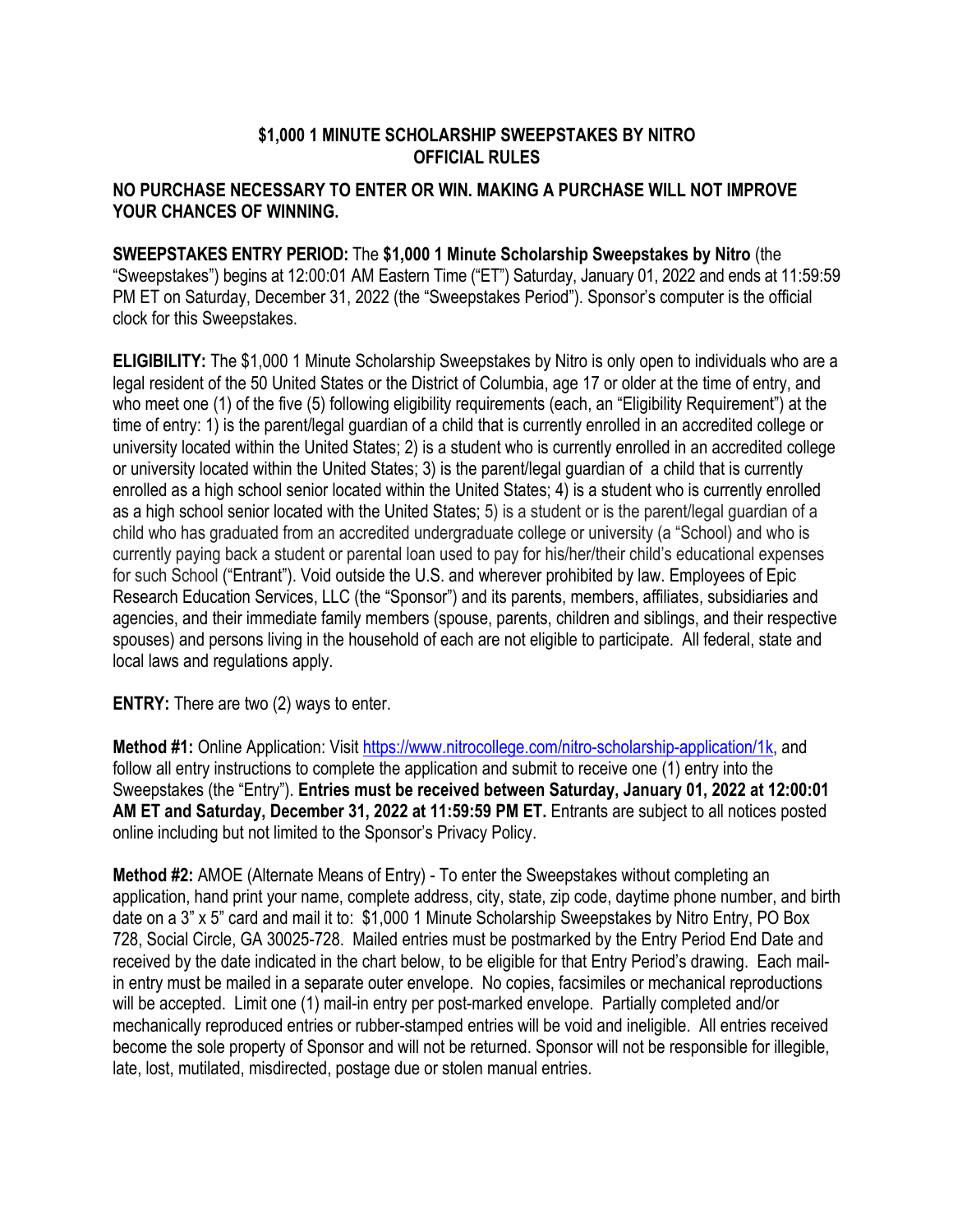All methods of entry have an equal chance of winning. Limit: One (1) Entry per person or per email address per Entry Period.

**ENTRY PERIODS:** There are twelve (12) Entry Periods as defined in the chart below ("Entry Period"). **Entries must be received during the Entry Period to be eligible for that Entry Period drawing**. **Nonwinning Entry Period entries will not be rolled over to subsequent Entry Periods.** 

|                | <b>Entry Period</b> | <b>Entry Period</b> | Mail-In Entry     | <b>Survey Period</b> |
|----------------|---------------------|---------------------|-------------------|----------------------|
| Entry          | Start Date:         | End Date:           | Received By Date: | Drawing Date:        |
| Period         | 12:00:01 AM CT on   | 11:59:59 PM CT      |                   | on or about          |
|                | 01/01/22            | 01/31/22            | 02/07/22          | 02/10/22             |
| $\overline{2}$ | 02/01/22            | 02/28/22            | 03/07/22          | 03/10/22             |
| 3              | 03/01/22            | 03/31/22            | 04/07/22          | 04/11/22             |
| 4              | 04/01/22            | 04/30/22            | 05/07/22          | 05/10/22             |
| 5              | 05/01/22            | 05/31/22            | 06/07/22          | 06/10/22             |
| 6              | 06/01/22            | 06/30/22            | 07/07/22          | 07/11/22             |
| 7              | 07/01/22            | 07/31/22            | 08/08/22          | 08/10/22             |
| 8              | 08/01/22            | 08/31/22            | 09/07/22          | 09/12/22             |
| 9              | 09/01/22            | 09/30/22            | 10/07/22          | 10/10/22             |
| 10             | 10/01/22            | 10/31/22            | 11/07/22          | 11/10/22             |
| 11             | 11/01/22            | 11/30/22            | 12/07/22          | 12/12/22             |
| 12             | 12/01/22            | 12/31/22            | 01/07/23          | 01/10/23             |

**RANDOM DRAWING:** One (1) winner will be selected for each Entry Period during the Sweepstakes Period in a random drawing from among all eligible entries received for that Entry Period. The drawing for each Entry Period will be held based on the chart above. The drawings will be performed by an independent sweepstakes agency ("Administrator"), whose decisions are final and binding in all matters related to this Sweepstakes.

**WINNER NOTIFICATION & VERIFICATION:** Potential Grand Prize winner will be notified via email and/or phone, and will be required to sign and return, within seven (7) days of notification, an Affidavit of Eligibility, a Liability Waiver, an IRS W-9 Form and where allowable, a Publicity Release (collectively, "the Releases"). These Releases will require the Grand Prize winner to furnish his/her Social Security Number for the sole purpose of tax reporting, as required by law. Winner will also be required to submit proof of their child's current enrollment in an accredited college or university located within the United States before prize is awarded, if applicable. Noncompliance will result in disqualification and an alternate winner may be selected.The prize will be awarded within approximately 45 days after the winner is verified.

The Grand Prize winner will also be required to provide his/her social media handles as requested by Sponsor and to submit to a background check to confirm eligibility and help ensure that the use of any such person in advertising or publicity for the Sweepstakes will not bring Sponsor into public disrepute, contempt, scandal or ridicule or reflect unfavorably on the Sweepstakes or Sponsor, as determined by Sponsor in its sole discretion. Sponsor reserves the right to disqualify a potential winner on the basis of the findings resulting from such background check or if a potential winner fails to properly authorize and/or provide the required information in connection with such background check.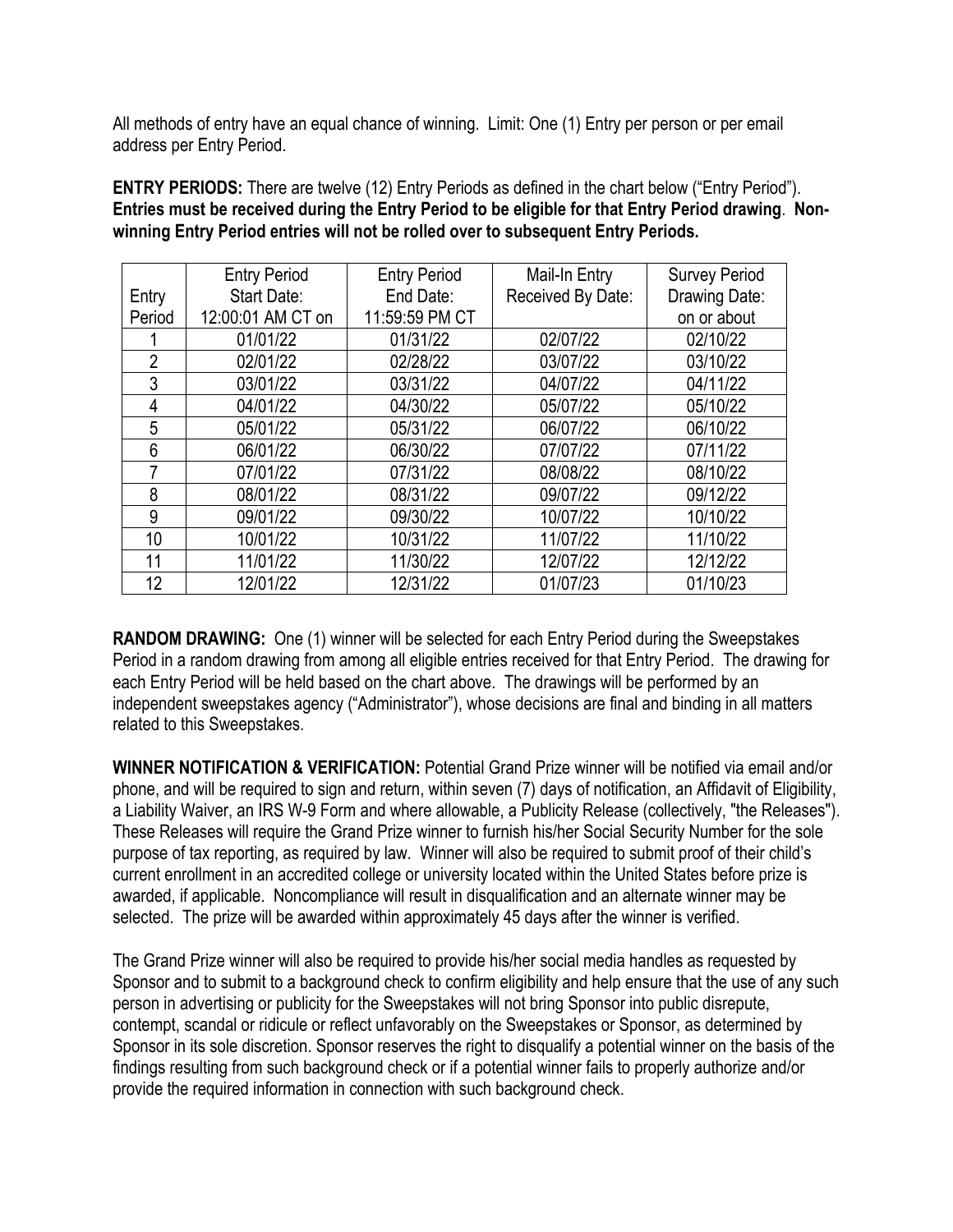If Releases are returned as undeliverable or if the selected winner cannot accept or receive the prize for any reason, or he/she is not in compliance with these Official Rules, the prize will be forfeited and an alternate winner may be selected in a separate random drawing.

**PRIZE/APPROXIMATE RETAIL VALUE ("ARV")/ODDS:** There will be twelve (12) Grand Prizes available to be won. Each Entry Period there will be one (1) Grand Prize awarded, which will consist of \$1,000.00 (ARV: \$1,000.00 each), which will be awarded in one of the following methods:

Prize Method 1: Except as described in Prize Method 2 below, Grand Prize will be awarded in the form of a check made payable directly to the accredited post-secondary institution of higher education located within the United States attended by the parent/legal guardian's child or student, as applicable or to have the prize awarded in the form of a deposit made to the student or parent/legal guardian's qualifying 529 account for the student or parent/legal guardian's child as defined in Eligibility Requirements 1, 2, 3 or 4 above as determined by Sponsor in its sole discretion. Prize funds that are deposited in a 529 account are intended for college expenses and not for any high school tuition at any public, private or religious school.

Prize Method 2: If the Entrant's eligibility was based on Eligibility Requirement 5, the prize will be awarded in the form of a check made payable to the Entrant.

## **Total value of all prizes available to be won: \$12,000.00.**

There is a limit of one (1) prize per person/household. Odds of winning a prize will depend upon the total number of Entries received for each Entry Period.

**PRIZE CONDITIONS:** Prizes are non-assignable and non-transferable. No substitution is permitted except if prize is unavailable, in which case a prize of equal or greater value will be awarded. No exchange or substitution of prizes, except at the sole discretion of the Sponsor. Any other incidental expenses associated with the receipt and/or use of prize is the winner's sole responsibility.

The winner is responsible for all federal, state and local taxes, if applicable. Except where prohibited by law, Entry and acceptance of prize constitute permission to use winner's name, prize won, hometown, likeness, video tape, photographs, and statements for purposes of advertising, promotion and publicity (including online posting) in any and all media now or hereafter known throughout the world in perpetuity, without additional compensation, notification or permission.

**GENERAL RULES:** Participating Entrants agree to these Official Rules and the decisions of Administrator and the Sponsor, and release the Sponsor and its affiliated companies, and all other businesses involved in this Sweepstakes, as well as the employees, officers, directors and agents of each, from all claims and liability relating to their participation in the promotion, and the acceptance and use/misuse of the prize offered. Winner assumes all liability for any injury or damage caused or claimed to be caused by participation in this Sweepstakes or use/misuse or redemption of the prize. Sponsor is not responsible for any typographical or other error in the printing of the offer, administration of the Sweepstakes or in the announcement of the prize.

If for any reason this Sweepstakes is not capable of running as planned due to an infection by a computer virus, bugs, tampering, unauthorized intervention, fraud, technical failures, or any other causes beyond the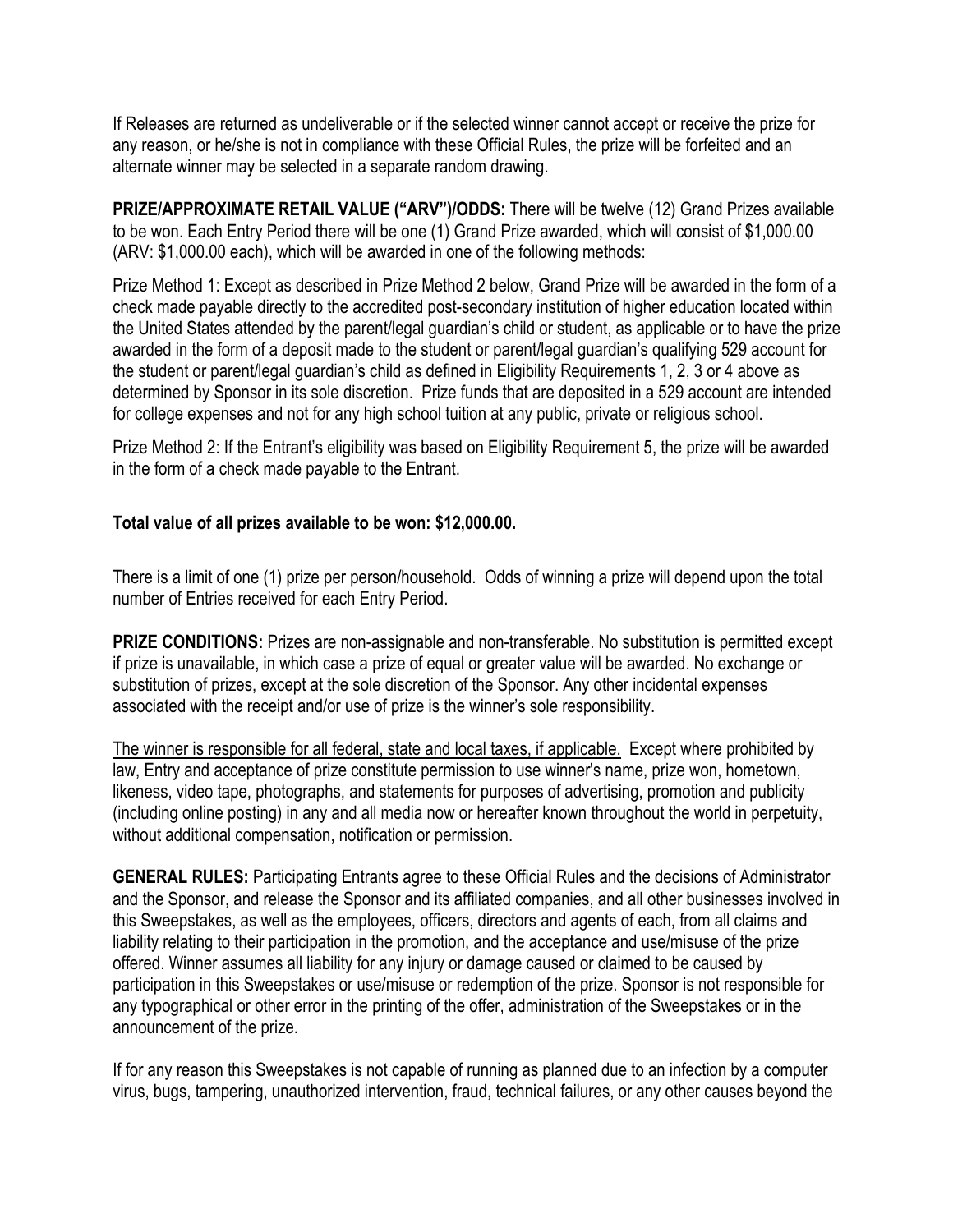control of the Sponsor which corrupt or affect the administration, security, fairness, integrity, or proper conduct of this Sweepstakes, the Sponsor reserves the right at its sole discretion, to disqualify any individual who tampers with the entry process, and to cancel, terminate, modify or suspend the Sweepstakes, at which time, Sponsor will conduct a random drawing from among all eligible entries received at the time of the Sweepstakes termination. The Sponsor assumes no responsibility for any error, omission, interruption, deletion, defect, delay in operation or transmission, communications line failure, theft or destruction or unauthorized access to, or alteration of, entries. The Sponsor is not responsible for any problems or technical malfunctions of any telephone network or telephone lines, computer on-line systems, servers, or providers, computer equipment, software, failure of any e-mail or entry to be received by the Sponsor due to technical problems, human error or traffic congestion on the Internet or at any Web site, or any combination thereof, including any injury or damage to participant's or any other person's computer relating to or resulting from participating in this Sweepstakes or downloading any materials in this Sweepstakes. Sponsor is not responsible for incompatibility of entrant's hardware, software or browser technology.

In the event of a dispute over the identity of an online Entrant, Entry will be deemed submitted by the "Authorized Account Holder" of the e-mail address submitted at time of entry. Authorized Account Holder means the natural person who is assigned to an e-mail address by an Internet access provider, online service provider, or other organization that is responsible for assigning e-mail addresses for the domain associated with the submitted e-mail address. Sponsor may ask any Entrant or potential winner to provide Sponsor with proof that such party is the authorized account holder of the wireless phone associated with the Entry. Entry materials/data that have been tampered with or altered, or mass entries or entries generated by a script, macro or use of automated devices are void. The Sponsor is not responsible for: (i) error, omission, interruption, deletion, defect, delay in operations or transmission, theft or destruction or unauthorized access to or alterations of entry materials, or for technical, network, telephone equipment, electronic, computer, hardware or software malfunctions of any kind, or inaccurate transmission of or failure to receive entry information by Sponsor on account of technical problems or traffic congestion on the Internet or at any web site or any combination thereof; or (ii) any injury or damage to entrant's or any other person's computer related to or resulting from participating in the Sweepstakes. By participating in the Sweepstakes, you (i) agree to be bound by these official rules, including all eligibility requirements, and (ii) agree to be bound by the decisions of Sponsor and the Administrator, which are final and binding in all matters relating to the Sweepstakes. Failure to comply with these official rules may result in disqualification from the Sweepstakes. Sponsor reserves the right to: (i) permanently disqualify from any Sweepstakes it sponsors any person it believes has intentionally violated these official rules; and (ii) withdraw the online method of entry if it becomes technically corrupted (including if a computer virus or system malfunction inalterably impairs its ability to conduct the Sweepstakes), and to select winners from among all eligible entries received prior to withdrawal.

ANY ATTEMPT BY AN INDIVIDUAL, WHETHER OR NOT AN ENTRANT, TO DELIBERATELY DAMAGE, DESTROY, TAMPER OR VANDALIZE THIS WEB SITE OR INTERFERE WITH THE OPERATION OF THE SWEEPSTAKES, IS A VIOLATION OF CRIMINAL AND CIVIL LAWS AND SPONSOR RESERVES THE RIGHT TO SEEK DAMAGES AND DILIGENTLY PURSUE ALL REMEDIES AGAINST ANY SUCH INDIVIDUAL TO THE FULLEST EXTENT PERMITTED BY LAW.

**DISPUTES:** Except where prohibited, Entrant agrees that any and all disputes, claims and causes of action arising out of, or connected with, the Sweepstakes or any prize awarded shall be resolved individually, without resort to any form of class action, and exclusively by the appropriate court located in the state of